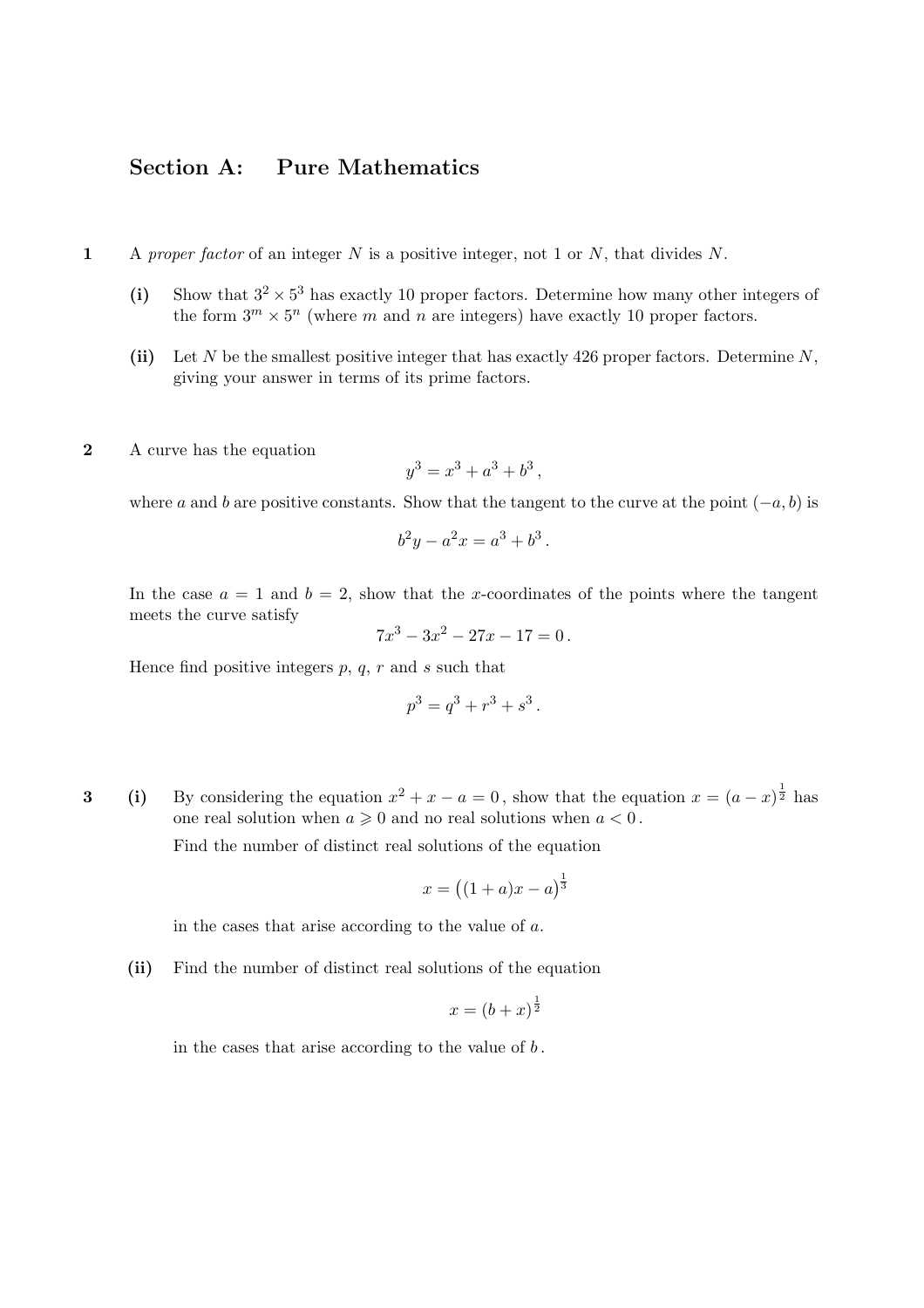4 The sides of a triangle have lengths  $p - q$ , p and  $p + q$ , where  $p > q > 0$ . The largest and smallest angles of the triangle are  $\alpha$  and  $\beta$ , respectively. Show by means of the cosine rule that

$$
4(1 - \cos \alpha)(1 - \cos \beta) = \cos \alpha + \cos \beta.
$$

In the case  $\alpha = 2\beta$ , show that  $\cos \beta = \frac{3}{4}$  $\frac{3}{4}$  and hence find the ratio of the lengths of the sides of the triangle.

5 A right circular cone has base radius r, height h and slant length  $\ell$ . Its volume V, and the area A of its curved surface, are given by

$$
V = \frac{1}{3}\pi r^2 h, \qquad A = \pi r \ell.
$$

- (i) Given that A is fixed and r is chosen so that V is at its stationary value, show that  $A^2 = 3\pi^2 r^4$  and that  $\ell = \sqrt{3} r$ .
- (ii) Given, instead, that V is fixed and r is chosen so that A is at its stationary value, find h in terms of r.
- 6 (i) Show that, for  $m > 0$ ,

$$
\int_{1/m}^{m} \frac{x^2}{x+1} dx = \frac{(m-1)^3(m+1)}{2m^2} + \ln m.
$$

(ii) Show by means of a substitution that

$$
\int_{1/m}^{m} \frac{1}{x^n(x+1)} dx = \int_{1/m}^{m} \frac{u^{n-1}}{u+1} du.
$$

(iii) Evaluate:

(a) 
$$
\int_{1/2}^{2} \frac{x^5 + 3}{x^3(x+1)} dx ;
$$
  
(b) 
$$
\int_{1}^{2} \frac{x^5 + x^3 + 1}{x^3(x+1)} dx.
$$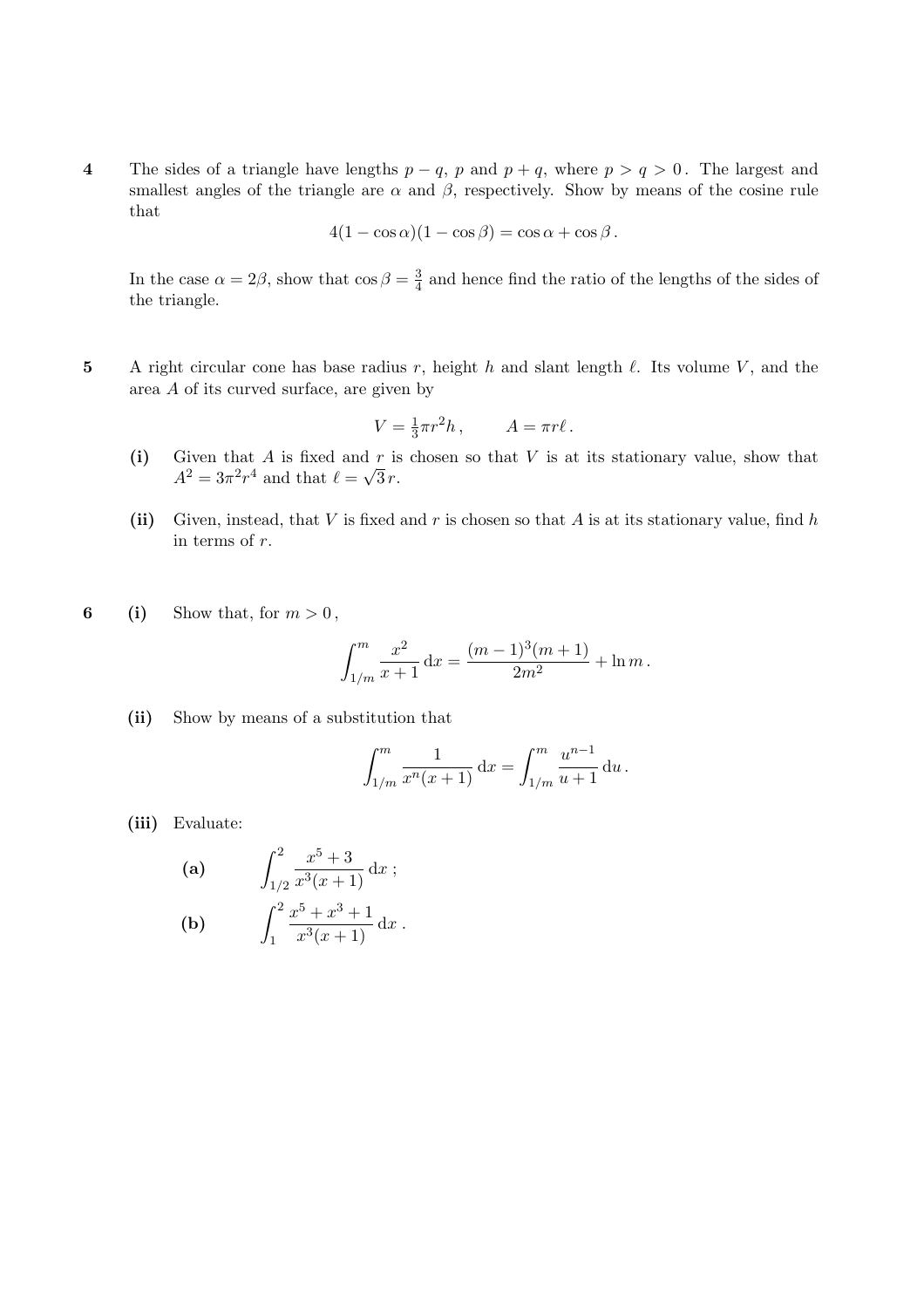7 Show that, for any integer  $m$ ,

$$
\int_0^{2\pi} e^x \cos mx \, dx = \frac{1}{m^2 + 1} (e^{2\pi} - 1).
$$

(i) Expand  $cos(A + B) + cos(A - B)$ . Hence show that

$$
\int_0^{2\pi} e^x \cos x \cos 6x \, dx = \frac{19}{650} (e^{2\pi} - 1).
$$

- (ii) Evaluate  $\int_{0}^{2\pi}$ 0  $e^x \sin 2x \sin 4x \cos x \, dx$ .
- 8 (i) The equation of the circle  $C$  is

$$
(x - 2t)^2 + (y - t)^2 = t^2,
$$

where t is a positive number. Show that C touches the line  $y = 0$ .

Let  $\alpha$  be the acute angle between the x-axis and the line joining the origin to the centre of C. Show that  $\tan 2\alpha = \frac{4}{3}$  $\frac{4}{3}$  and deduce that C touches the line  $3y = 4x$ .

(ii) Find the equation of the incircle of the triangle formed by the lines  $y = 0$ ,  $3y = 4x$  and  $4y + 3x = 15$ .

Note: The incircle of a triangle is the circle, lying totally inside the triangle, that touches all three sides.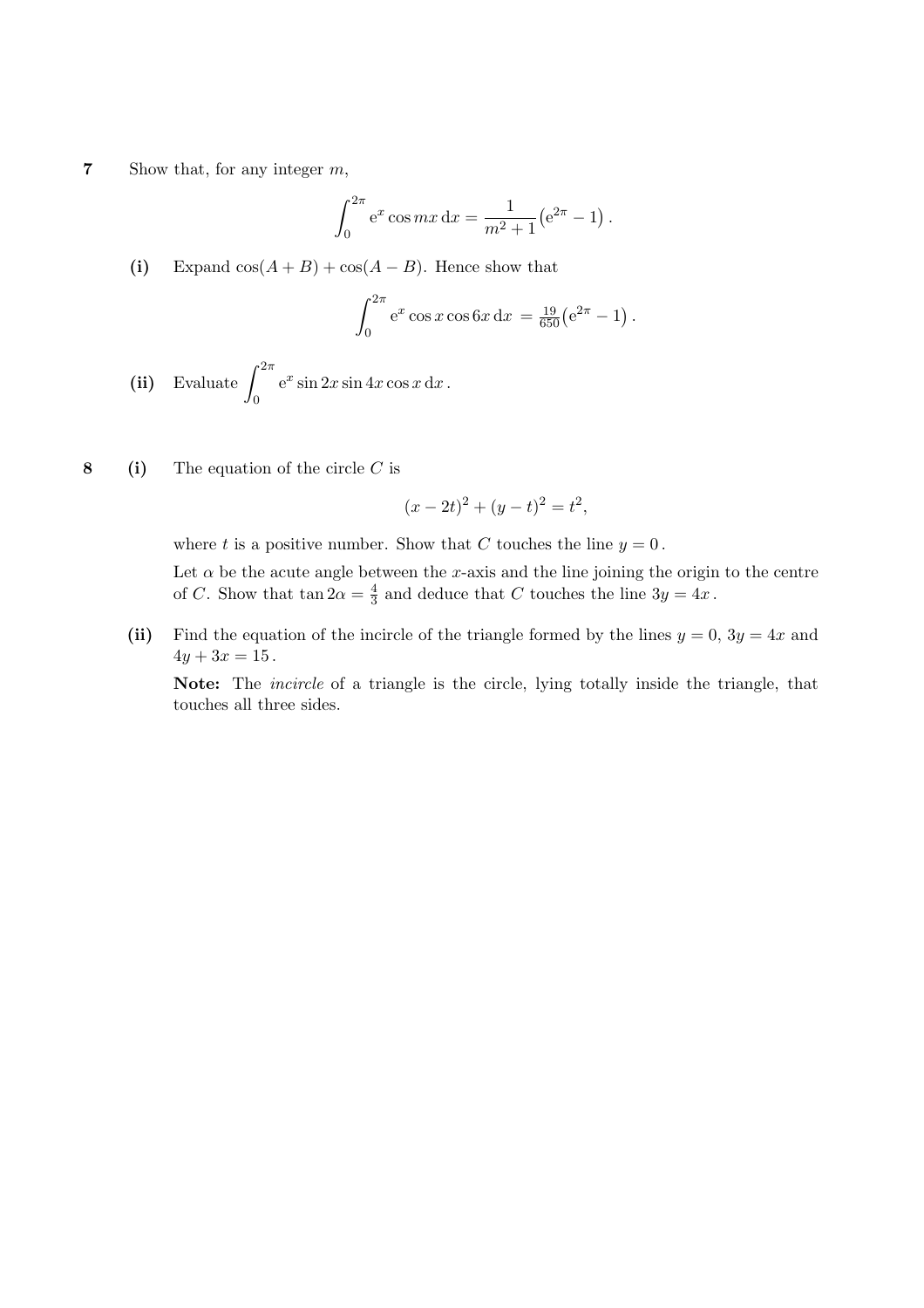## Section B: Mechanics

9 Two particles  $P$  and  $Q$  are projected simultaneously from points  $O$  and  $D$ , respectively, where  $D$  is a distance  $d$  directly above  $O$ . The initial speed of  $P$  is  $V$  and its angle of projection above the horizontal is  $\alpha$ . The initial speed of Q is kV, where  $k > 1$ , and its angle of projection below the horizontal is  $\beta$ . The particles collide at time T after projection.

Show that  $\cos \alpha = k \cos \beta$  and that T satisfies the equation

$$
(k^2 - 1)V^2T^2 + 2dVT\sin\alpha - d^2 = 0.
$$

Given that the particles collide when  $P$  reaches its maximum height, find an expression for  $\sin^2 \alpha$  in terms of g, d, k and V, and deduce that

$$
gd \leqslant (1+k)V^2.
$$

10 A triangular wedge is fixed to a horizontal surface. The base angles of the wedge are  $\alpha$  and  $\frac{\pi}{2} - \alpha$ . Two particles, of masses M and m, lie on different faces of the wedge, and are connected by a light inextensible string which passes over a smooth pulley at the apex of the wedge, as shown in the diagram. The contacts between the particles and the wedge are smooth.



(i) Show that if  $\tan \alpha > \frac{m}{M}$  $\frac{m}{M}$  the particle of mass M will slide down the face of the wedge.

(ii) Given that  $\tan \alpha = \frac{2m}{M}$  $\frac{dm}{M}$ , show that the magnitude of the acceleration of the particles is

$$
\frac{g\sin\alpha}{\tan\alpha+2}
$$

and that this is maximised at  $4m^3 = M^3$ .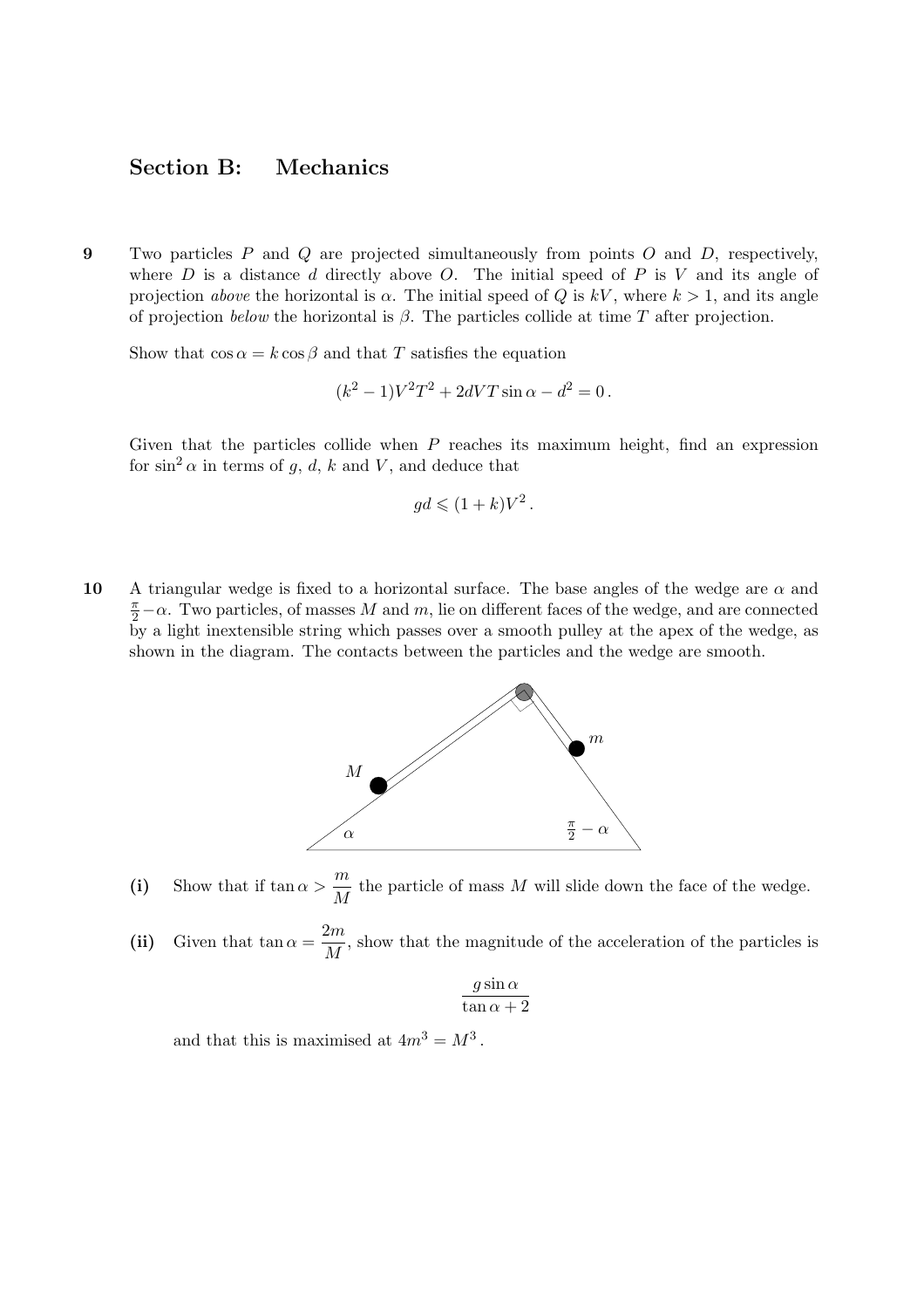- 11 Two particles move on a smooth horizontal table and collide. The masses of the particles are  $m$  and  $M$ . Their velocities before the collision are  $u$ **i** and  $v$ **i**, respectively, where **i** is a unit vector and  $u > v$ . Their velocities after the collision are pi and qi, respectively. The coefficient of restitution between the two particles is  $e$ , where  $e < 1$ .
	- (i) Show that the loss of kinetic energy due to the collision is

$$
\frac{1}{2}m(u-p)(u-v)(1-e)\,
$$

and deduce that  $u \geq p$ .

(ii) Given that each particle loses the same (non-zero) amount of kinetic energy in the collision, show that

$$
u+v+p+q=0\,,
$$

and that, if  $m \neq M$ ,

$$
e = \frac{(M+3m)u + (3M+m)v}{(M-m)(u-v)}
$$

.